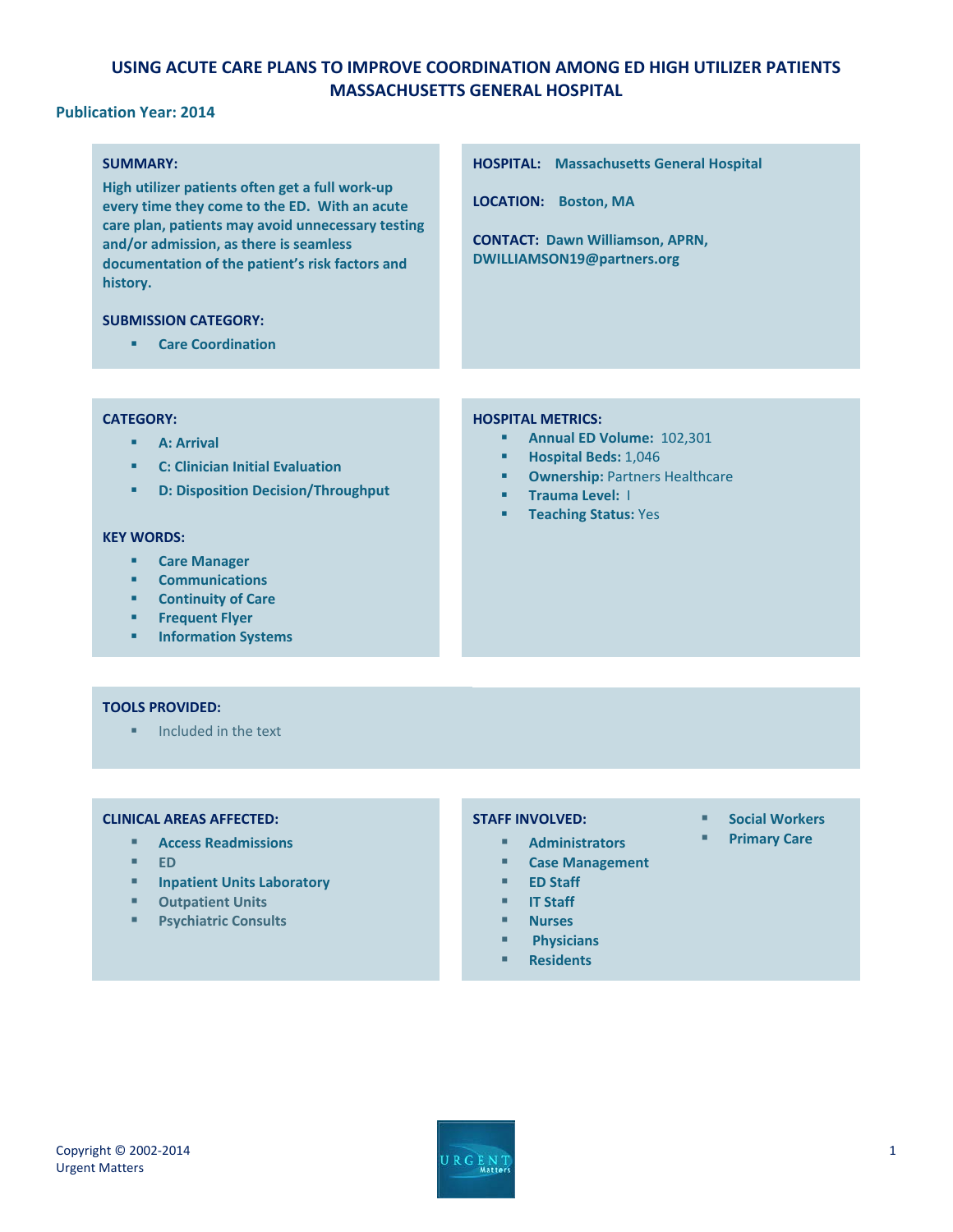Acute care plans are special treatment plans integrated within a patient's record with information from the patient's primary care provider, case manager, or other clinician to help guide treatment decisions should the patient end up in the ED. Acute care plans are flagged in the ED Information System when a patient arrives to the ED, so that all providers are automatically notified of the plan. High utilizer patients often get a full work-up every time they come to the ED. With an acute care plan, patients may avoid unnecessary testing and/or admission, as there is seamless documentation of the patient's risk factors and history.

High utilizer patients, defined as having four or more ED visits per year, represent 4% of ED patients, 17% of ED visits and 19% of ED bed hours at our hospital. These patients are often complex, with medical, psychiatric and social conditions that need to be addressed. High utilizer patients often get a full work-up every time they visit the ED. Despite a large number of homeless patients, the majority of these patients do have a primary care provider (PCP).

Given the complex array of factors driving ED readmissions, it became evident that responding to just the chief complaint often did not address core issues and that interventions to decrease ED presentations must be broad and multifaceted. It was apparent that a multi-disciplinary team approach was necessary to address the complex issues driving the high utilization of emergency services.

## **Innovation**

Acute Care Plans (ACPs) were created to address the lack of coordination among outpatient providers and ED providers, particularly for these complex patients. ACPs are special treatment plans integrated within a patient's record with information from the patient's primary care provider, case manager, or other clinician to help guide treatment decisions should the patient end up in the ED. ACPs are automatically flagged in the ED Information System (EDIS) when a patient arrives to the ED. With an ACP, patients may avoid unnecessary testing and/or admissions, as there is seamless documentation of the patient's risk factors and history.

The innovation was developed by a multidisciplinary group of representatives from the ED, inpatient medical teams, case managers, social work, acute psychiatric consult service, and primary care providers.

A solution was built within the longitudinal medical record (LMR) system due to its automated capabilities and ease of use. A note template was created with standard fields to give guidance on a patient's treatment plan or disposition, along with a phone number of who to contact should the patient end up in the ED. When a patient with an ACP enters the ED, a flag is triggered in EDIS to indicate there is important information about the patient. ED clinicians are trained to review the ACP information at the beginning of clinical evaluation. By having these plans flagged for emergency clinicians to view we are able to decrease fragmentation of care and improve overall outcomes for high utilizer patients.

## **Innovation Implementation**

A group of ED clinicians initially took on this issue as a quality assurance initiative. Data was gathered to aid in identifying care needs for patients that frequented the ED greater than ten times a year. A team was assembled to develop and to communicate treatment plans for these patients. At first the group consisted of a Psychiatric Clinical Nurse Specialist, ED Social Workers and two ED Case Managers (CM). This group quickly expanded to include representation from a variety of disciplines, including: NP, MD, RN, SW, CM, outreach workers, and administrators. Other areas of the hospital soon began joining treatment planning meetings and contact was made with outpatient providers to provide collateral information and attempt to re-engage patients with their outpatient team.

During these bi-monthly meetings, treatment plans were developed for patients with the highest recent visits to the ED. As mentioned above, a note template was developed within LMR, an electronic system for documentation. Authors are encouraged to address who should be called when the patient arrives to the ED, steps to facilitate evaluation, medication recommendations/restrictions, specific protocols that should be followed, interventions that could be used

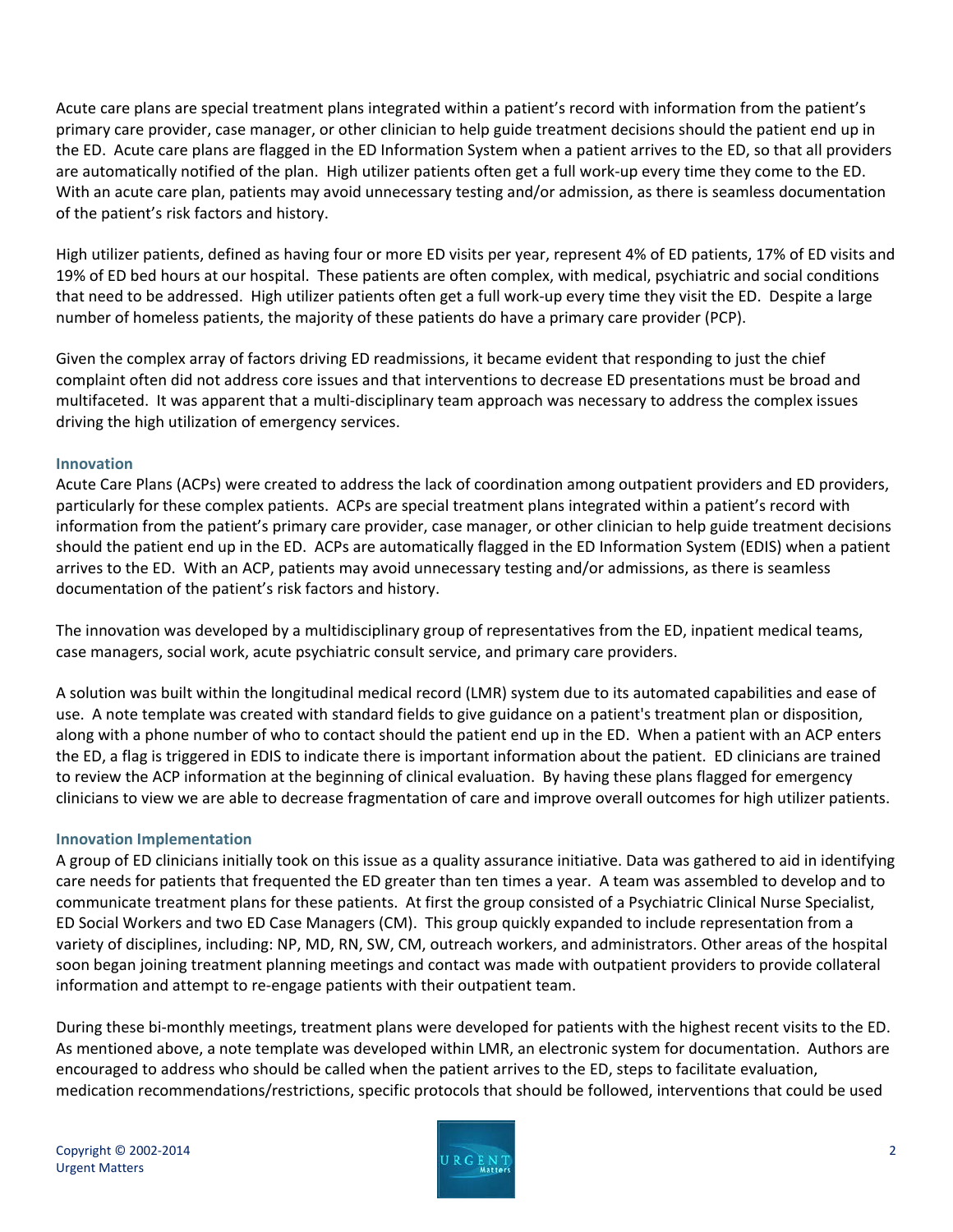to prevent admission, or issues that might impact a successful transition home. Using the template, authors can determine what information is relevant for each patient. Some ACPs can be as simple as a phone number, while others may be more complex. Plans are considered "active" for six months and then the author must update the plan or discontinue it.

#### **Acute Care Plan**

\*\*\*Note – Clinical management is ultimately determined at the discretion of the clinician caring for the patient Date Acute Care Plan Last Reviewed and Author:

#### **Ambulatory Care Team:**

(PCP, RNCC, SW, VNA, hospice; contact info.)

Key Specialists: (Specialist name and problem[s] managed – only include those with frequent involvement)

**Key Caregivers/Contact Info:** (Family members, in-home caretakers, day program contacts)

**If patient presents for acute care, please consider**:

#### **Guide: (remove instructions before you print for LMR)**

This section should highlight the 4-5 key points that will be useful to ED/inpatient clinicians at time of patient presentation, e.g.:

- Particular member of ambulatory care team who should be called early in the course of evaluation (include title/role, contact information)?
- Specific intervention that might prevent an admission or return to ED/inpatient?
- Any concrete steps/action plan that may facilitate evaluation and/or return home?
- Contact specific outpatient provider for input? (OK to page after-hours?)
- Admit to specific service/floor?
- Pain medication recommendations/restrictions? (be specific)
- Continue regular medications?
- Consult pain service? Other services?
- Specific follow-up instructions if patient discharged home?
- Notify specific clinician if patient discharged home?
- Literacy issues that might impact safe/successful transition home?
- Transportation issues that might impact timeliness of follow-up?

(Patient should be aware of plan of care; should be reviewed and reinforced often with patient.)

#### **Immediate Active Problems:**

- What problems have patients been presenting with recently?
- Which issues that are being actively managed could lead to an ED or inpatient visit?
- Which issues have required recent major medication changes?

#### **Prescription Issues:**

- Special circumstances around medication delivery, specific pharmacy, hours of operation?
- History of difficulty obtaining/affording prescriptions?
- Specific prescription problems that may interfere with care plan (health literacy issues, prior approval problems, etc.)

#### **Pain Management**

Pain/Prescriptions Managed By:

Pain Management Care Plan:

- Specific pain management recommendations if pain is presenting symptom?
- Details of any existing pain contract?
- Follow-up plan and/or patient instructions if patient discharged home?
- Clinician(s) to be contacted regarding patient follow-up if discharged home?
- Pain management recommendations if patient admitted?
- Any insurance or prescription issues?

#### **If patient discharged home from ED:**

[Be as specific as possible: e.g. "Email PCP so s/he can arrange follow-up within XX days," or "Page PCP during business hours," etc.]

- Patient to follow up with PCP/pain specialist within XX timeframe, how best to arrange
- Pain medication to be written for x days to maintain coverage until f/u appt, OR patient should not receive pain medication from ED for chronic pain issues
- CC Practice Based Case Manager

#### **Behavioral Health**

**Active issues:**

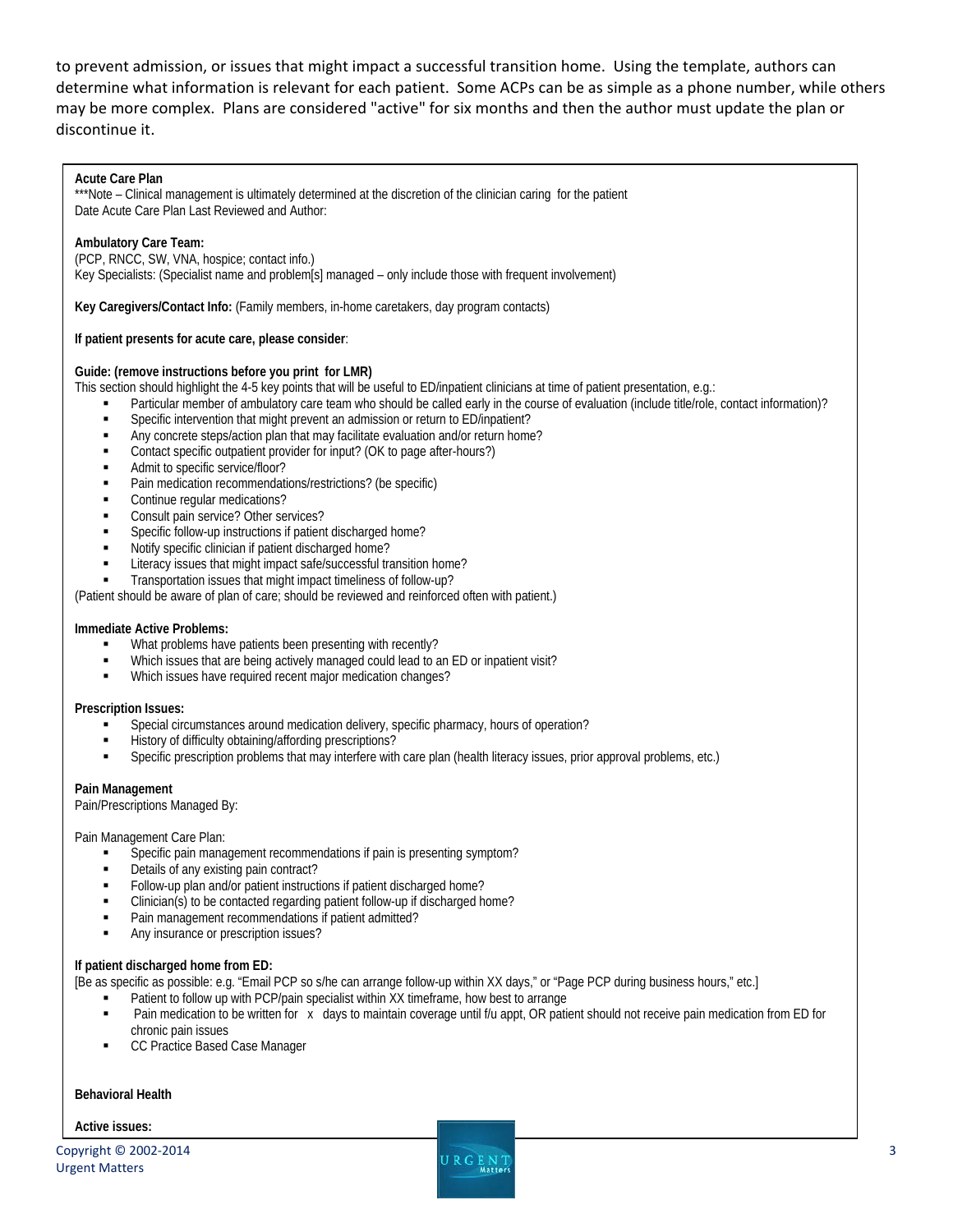When a patient arrives to the ED, the electronic tracking system initiates an orange flag if the patient has an ACP. It does this using a search program called QPID, which looks for LMR for notes titled "Acute Care Plan." When it finds this type of note, it triggers the flag in EDIS. When a clinician clicks on the flag, the most recent ACP will appear. In the electronic world, with so much information available to ED clinicians, the ACP flag prioritizes key information about these complex patients.



The flag turns orange when an active Acute Care Plan is present. When the orange flag is clicked, a dropdown shows important referral information about the patient, including the presence of an ACP.

This information displays on the patient tile overview (image on left), as well as within the patient's chart (image below).



To review the information in an Acute Care Plan, the user simply clicks on the item "Acute Care Plan" in the dropdown list under the orange flag. Any plans created or updated in the last six months will appear (see image below).

|                                                                  | #   PIB   ACP - Webpage Distog | MP.                | <b>Barried Address</b> | × |  |  |  |  |
|------------------------------------------------------------------|--------------------------------|--------------------|------------------------|---|--|--|--|--|
| Edis, Adam                                                       |                                | SPV M PRECAUTIONS. | <b>Lad Track</b><br>83 |   |  |  |  |  |
| 5605960 DOB 12/13/1960 Reg 09/06/13 11:24 PCP DEFAULT, PIPSICLAN |                                |                    |                        |   |  |  |  |  |
|                                                                  | <b>Acute Care Plan</b>         |                    | Д                      |   |  |  |  |  |
| <b>S. Han</b>                                                    | Description                    | Darbo.             |                        |   |  |  |  |  |
| MCH                                                              | Address Acto Capital           | 07/04/01 1         |                        |   |  |  |  |  |
| MGH                                                              | Anite Care Plan                | 070102015          |                        |   |  |  |  |  |
|                                                                  |                                |                    |                        |   |  |  |  |  |
|                                                                  |                                |                    |                        |   |  |  |  |  |
|                                                                  |                                |                    |                        |   |  |  |  |  |
|                                                                  |                                |                    |                        |   |  |  |  |  |
|                                                                  |                                |                    |                        |   |  |  |  |  |
|                                                                  |                                |                    | <b>Counties</b>        |   |  |  |  |  |

## **Timeline**

Efforts to improve the care of high utilizer patients were ongoing throughout 2011. However, specific steps to develop and implement the ACP, happened according to the timeline below:

- **Jan 2012 Multidisciplinary group initiated; reviewed baseline high utilizer data**
- **Jan Feb 2012 Development of ACP template**

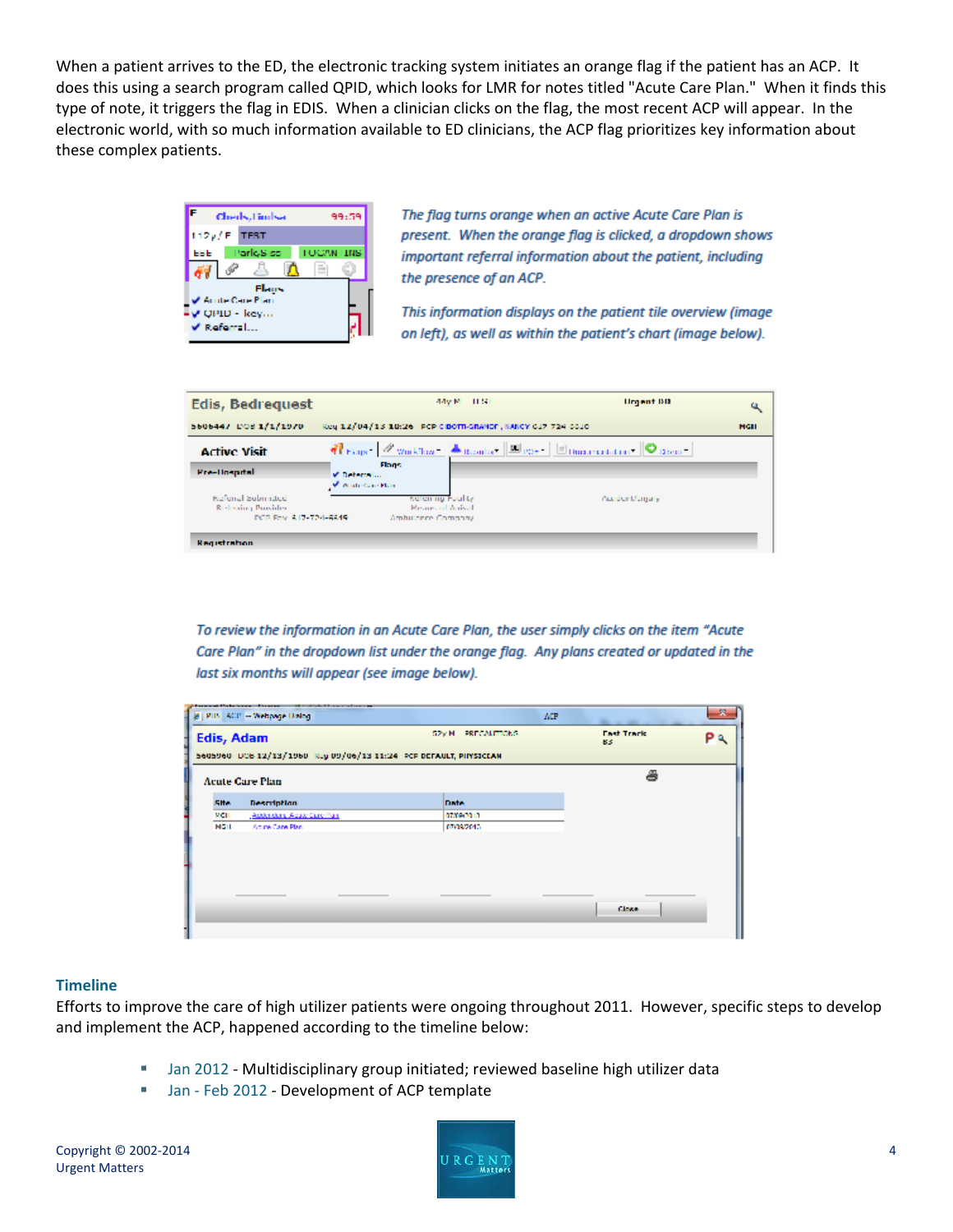- **Jan Feb 2012 Creation of search logic within electronic system and programmed flag in EDIS**
- April May 2012 ACP pilot
- May 2012 July 2012 Feedback about pilot and data reviewed
- **July 2012 Full roll-out to providers with high utilizer patients**
- Nov 2013 Further refinement of system (simplified flag in EDIS to more clearly identify these patients)
- Today Continue to encourage providers with high utilizer patients to create/update ACPs and expand to other complex sub-populations

### **Results/Evaluation**

At the time of the initial analysis, 119 ED patients had an ACP. Among these, 41 (34%) were considered active and 78 (66%) had become inactive.

1,435

1,600

1,400 1,200 1,000

Initial data analysis shows positive trends:

- Comparing 1 year prior to the ACP and 1 year after the ACP, there was a 39% decrease in ED visit volume among this high utilizer population (net decrease of 565 visits).
- **E** Approximately 70% of patients who had an ACP experienced a decrease in ED visit volume in the year following the ACP.
- 60% of patients with an ACP experienced a decrease in ED LOS.
- The number of hospital admissions decreased by 48% for patients with an ACP (net decrease of 143 admissions). The overall admit rate among this population decreased by 14%, from 20.8% to 17.9%.

Anecdotal feedback has also been overly positive. One ED nurse said, "I found that being able to review his acute care plan

870 Il 1 Year Before Original ACP Cn å FL1 Year After Original ACP Creat 200 **ED Visits** Annual ED Visits by High Utilizer Patient: 2011 to 2013 \*First 5 pilot patients

**Comparison of Data Before and After Original ACP Created** 



helped dramatically in planning his care. The care plan was easily accessible and I was able to review in a timely manner. The information in this care plan was very helpful in understanding the patient's history and outlined helpful recommendations and guidelines for certain behaviors we might encounter. Overall, the care plan helped us identify the patient and as a team come up with a efficient plan in providing medical treatment."

## **Cost/Benefit Analysis**

The cost of implementing the ACP was minimal and required IS resources, as well as the time it takes for providers to create and update an ACP.

The ACP does present a significant opportunity for cost-savings. This would come from the reduction in inpatient admissions, as well as the reduction in ED visits. The data analyzed to date showed a one-year impact, however, future analyses would look for sustained reduction in ED visits and inpatient admissions, as well as associated cost-savings.

### **Advice and Lessons Learned**

**1.** This tool requires buy-in from multiple partners across a system in order to be successful: it relies on PCPs/case managers/etc. to create acute care plans, and continue to update them when they approach 6 months. While

Copyright © 2002‐2014 Urgent Matters

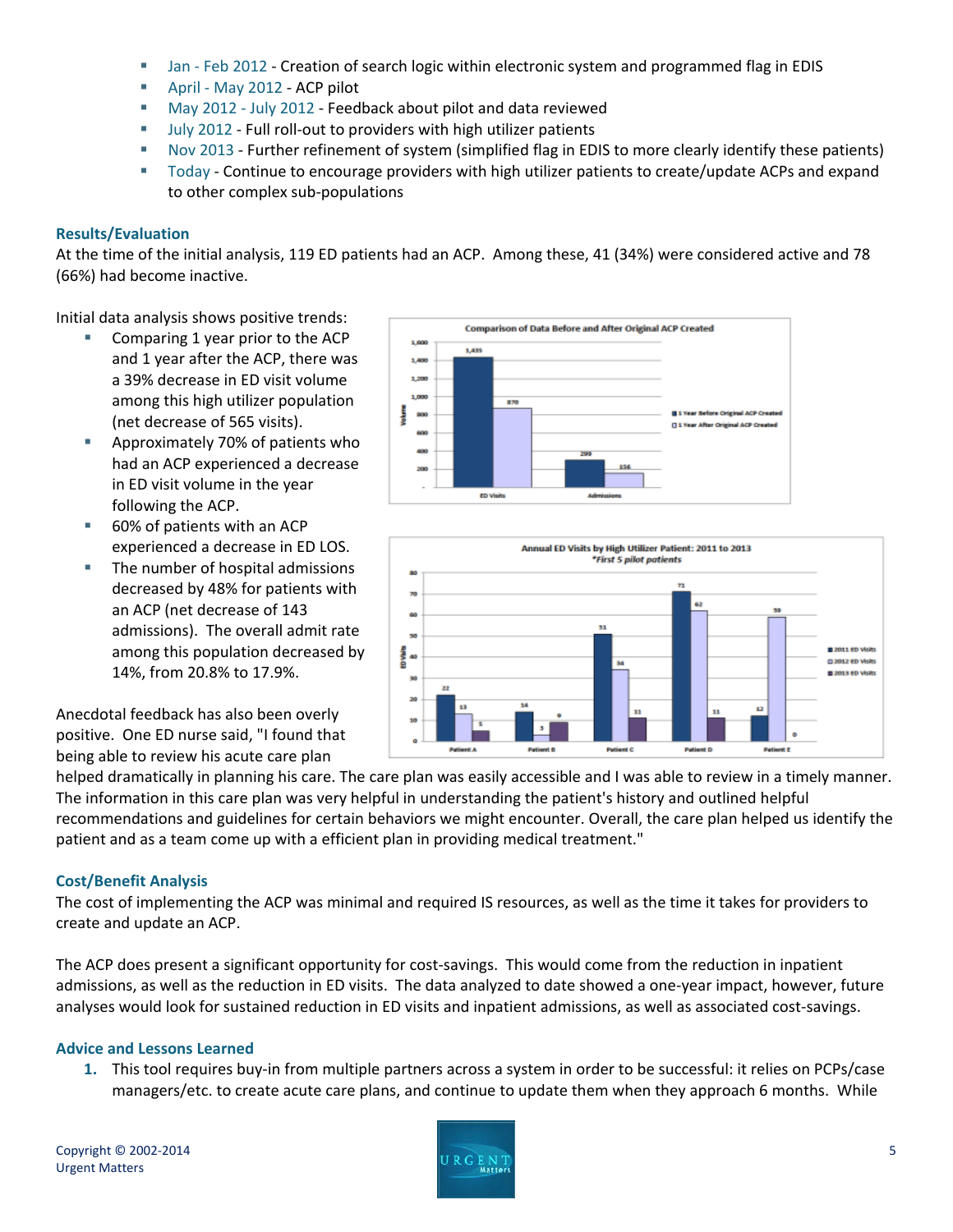there has been initial success with the tool, getting authors to update the ACP at the 6-month mark has been challenging. We are working with IS resources to determine if an automated e-mail can go to authors at the 5month mark, requesting an update to the plan.

- **2.** To date, the ACP tool has been used among providers within the system. However, many of the high utilizer patients have PCPs outside of the system. We've made some progress with some outside organizations, such as Healthcare for the Homeless, to create plans for their highest utilizer patients. However, this process requires more coordination from a designated person within the system.
- **3.** Currently, we do not have a designated person to coordinate the Acute Care Plan process. Ideally, it would make sense to have a case manager responsible for identifying the high utilizer patients who do not have an ACP, communicate with the key providers to create an ACP, and interface with outside providers to get external ACPs into the system. This person could also help with education and take part in treatment planning meetings.
- **4.** Lastly, while there has been consensus that the information in the ACPs is extremely useful to ED providers, there are times where the information is not actionable during the overnight hours. We have attempted to address this issue through further education to providers when they create an ACP.

### **Sustainability**

We continue to monitor recidivism rates during our monthly ED quality assurance meeting, through regular treatment planning meetings with internal and external providers, ACPs continue to be created.

On the primary care side, a quality incentive measure was established to encourage PCPs with high utilizers to create and/or update an ACP. On the ED side, a similar quality incentive measure was established for EM physicians to review ACPs.

Another initiative aimed at stainability is creating an automated message for authors of ACPs when the plans are approaching the 6-month mark. This message would remind providers to either update or discontinue the plan.